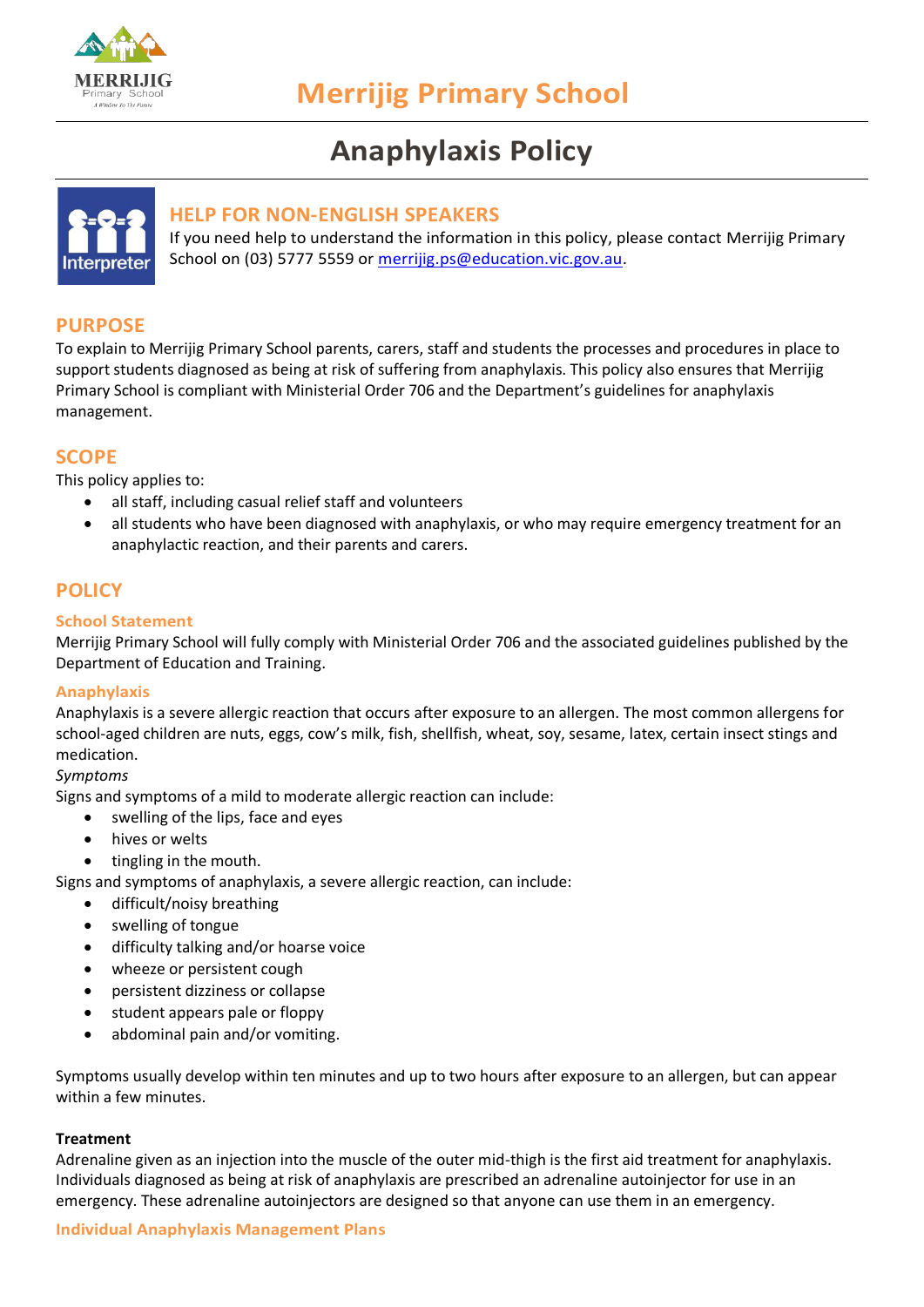All students at Merrijig Primary School who are diagnosed by a medical practitioner as being at risk of suffering from an anaphylactic reaction must have an Individual Anaphylaxis Management Plan. When notified of an anaphylaxis diagnosis, the Principal of Merrijig Primary School is responsible for developing a plan in consultation with the student's parents/carers.

Where necessary, an Individual Anaphylaxis Management Plan will be in place as soon as practicable after a student enrols at Merrijig Primary School and where possible, before the student's first day. Parents and carers must:

- obtain an ASCIA Action Plan for Anaphylaxis from the student's medical practitioner and provide a copy to the school as soon as practicable
- immediately inform the school in writing if there is a relevant change in the student's medical condition and obtain an updated ASCIA Action Plan for Anaphylaxis
- provide an up-to-date photo of the student for the ASCIA Action Plan for Anaphylaxis when that Plan is provided to the school and each time it is reviewed
- provide the school with a current adrenaline autoinjector for the student that has not expired;
- participate in annual reviews of the student's Plan.

Each student's Individual Anaphylaxis Management Plan must include:

- information about the student's medical condition that relates to allergies and the potential for anaphylactic reaction, including the type of allergies the student has
- information about the signs or symptoms the student might exhibit in the event of an allergic reaction based on a written diagnosis from a medical practitioner
- strategies to minimise the risk of exposure to known allergens while the student is under the care or supervision of school staff, including in the school yard, at camps and excursions, or at special events conducted, organised or attended by the school
- the name of the person(s) responsible for implementing the risk minimisation strategies, which have been identified in the Plan
- information about where the student's medication will be stored
- the student's emergency contact details
- an up-to-date ASCIA Action Plan for Anaphylaxis completed by the student's medical practitioner.

## **Review and updates to Individual Anaphylaxis Management Plans**

A student's Individual Anaphylaxis Management Plan will be reviewed and updated on an annual basis in consultation with the student's parents/carers. The plan will also be reviewed and, where necessary, updated in the following circumstances:

- as soon as practicable after the student has an anaphylactic reaction at school
- if the student's medical condition, insofar as it relates to allergy and the potential for anaphylactic reaction, changes
- when the student is participating in an off-site activity, including camps and excursions, or at special events including fetes and concerts.

Our school may also consider updating a student's Individual Anaphylaxis Management Plan if there is an identified and significant increase in the student's potential risk of exposure to allergens at school.

## **Location of plans and adrenaline autoinjectors**

A copy of each student's Individual Anaphylaxis Management Plan will be stored with their ASCIA Action Plan for Anaphylaxis in the Kitchen, together with the student's adrenaline autoinjector. Adrenaline autoinjectors must be labelled with the student's name.

## **Risk Minimisation Strategies**

To reduce the risk of a student suffering from an anaphylactic reaction at Merrijig Primary School, we have put in place the following strategies:

- staff and students are regularly reminded to wash their hands after eating;
- students are discouraged from sharing food
- garbage bins at school are to remain covered with lids to reduce the risk of attracting insects
- gloves must be worn when picking up papers or rubbish in the playground;
- school canteen staff are trained in appropriate food handling to reduce the risk of cross-contamination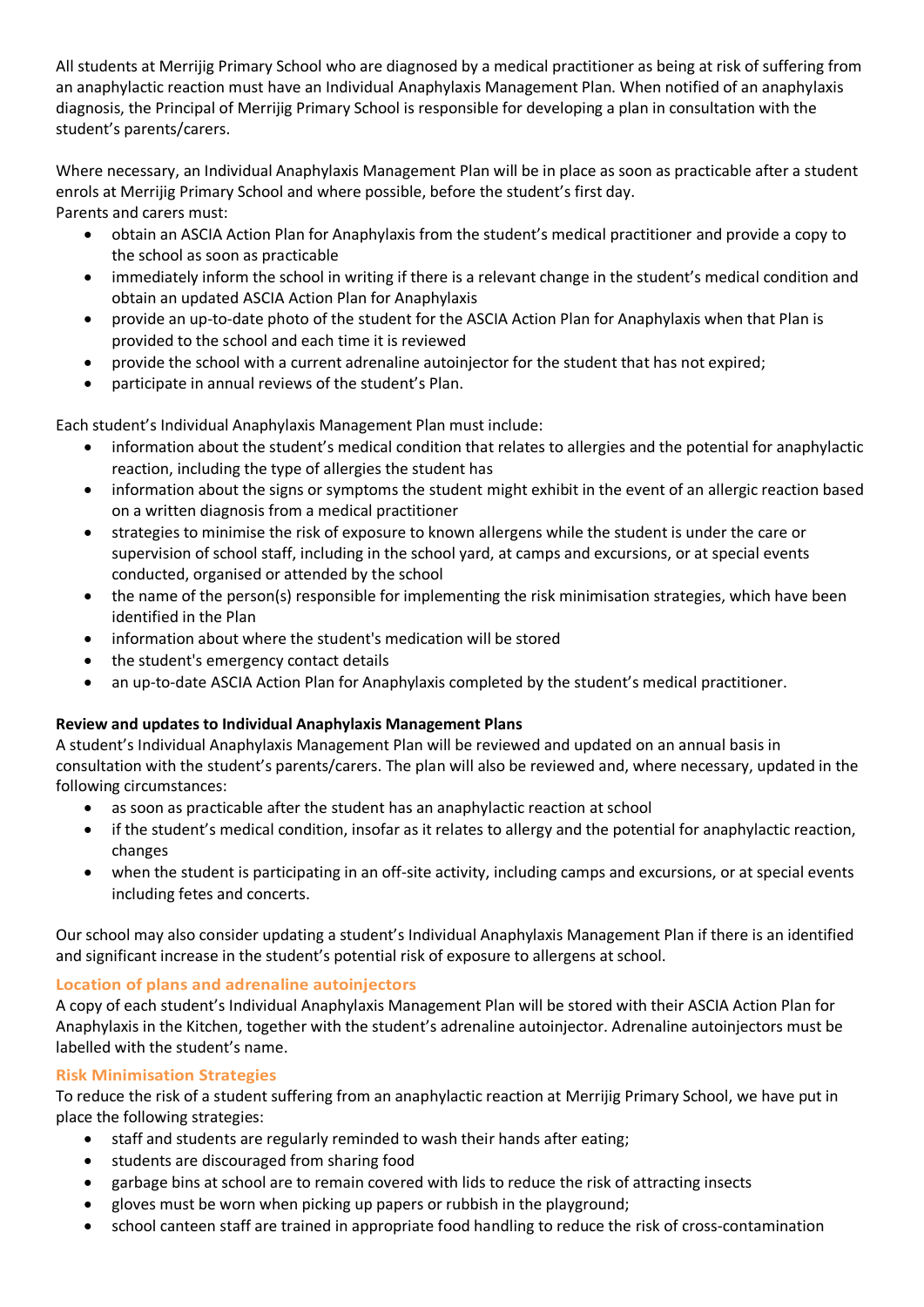- year groups will be informed of allergens that must be avoided in advance of class parties, events or birthdays
- a general use Adrenaline autoinjector will be stored in the First Aid cabinet in the kitchen.

Planning for off-site activities will include risk minimisation strategies for students at risk of anaphylaxis including supervision requirements, appropriate number of trained staff, emergency response procedures and other risk controls appropriate to the activity and students attending.

## **Adrenaline autoinjectors for general use**

Merrijig Primary School will maintain a supply of adrenaline autoinjector(s) for general use, as a back-up to those provided by parents and carers for specific students, and also for students who may suffer from a first-time reaction at school.

Adrenaline autoinjectors for general use will be stored in the First Aid cabinet in the kitchen and labelled "general use".

The principal is responsible for arranging the purchase of adrenaline autoinjectors for general use, and will consider:

- the number of students enrolled at Merrijig Primary School at risk of anaphylaxis
- the accessibility of adrenaline autoinjectors supplied by parents
- the availability of a sufficient supply of autoinjectors for general use in different locations at the school, as well as at camps, excursions and events
- the limited life span of adrenaline autoinjectors, and the need for general use adrenaline autoinjectors to be replaced when used or prior to expiry
- the weight of the students at risk of anaphylaxis to determine the correct dosage of adrenaline autoinjector/s to purchase.

#### **Emergency Response**

In the event of an anaphylactic reaction, the emergency response procedures in this policy must be followed, together with the school's general first aid procedures, emergency response procedures and the student's Individual Anaphylaxis Management Plan.

A complete and up-to-date list of students identified as being at risk of anaphylaxis is maintained by the Principal and stored in the First aid cabinet. For camps, excursions and special events, a designated staff member will be responsible for maintaining a list of students at risk of anaphylaxis attending the special event, together with their Individual Anaphylaxis Management Plans and adrenaline autoinjectors, where appropriate.

If a student experiences an anaphylactic reaction at school or during a school activity, school staff must:

| <b>Step</b> | <b>Action</b>                                                       |                                                                                                                                                                                                                                                         |
|-------------|---------------------------------------------------------------------|---------------------------------------------------------------------------------------------------------------------------------------------------------------------------------------------------------------------------------------------------------|
| 1.          | $\bullet$                                                           | Lay the person flat                                                                                                                                                                                                                                     |
|             | $\bullet$                                                           | Do not allow them to stand or walk                                                                                                                                                                                                                      |
|             | $\bullet$                                                           | If breathing is difficult, allow them to sit                                                                                                                                                                                                            |
|             | $\bullet$                                                           | Be calm and reassuring                                                                                                                                                                                                                                  |
|             | $\bullet$                                                           | Do not leave them alone                                                                                                                                                                                                                                 |
|             |                                                                     | Seek assistance from another staff member or reliable student to locate the student's adrenaline<br>autoinjector or the school's general use autoinjector, and the student's Individual Anaphylaxis<br>Management Plan, stored in the First aid cabinet |
|             | $\bullet$                                                           | If the student's plan is not immediately available, or they appear to be experiencing a first time<br>reaction, follow steps 2 to 5                                                                                                                     |
| 2.          | Administer an Adrenaline autoinjector or Adrenaline autoinjector Jr |                                                                                                                                                                                                                                                         |
|             | $\bullet$                                                           | Remove from plastic container                                                                                                                                                                                                                           |
|             | $\bullet$                                                           | Form a fist around the Adrenaline autoinjector and pull off the blue safety release (cap)                                                                                                                                                               |
|             | $\bullet$                                                           | Place orange end against the student's outer mid-thigh (with or without clothing)                                                                                                                                                                       |
|             | $\bullet$                                                           | Push down hard until a click is heard or felt and hold in place for 3 seconds                                                                                                                                                                           |
|             | ٠                                                                   | Remove Adrenaline autoinjector                                                                                                                                                                                                                          |
|             | $\bullet$                                                           | Note the time the Adrenaline autoinjector is administered                                                                                                                                                                                               |
|             | $\bullet$                                                           | Retain the used Adrenaline autoinjector to be handed to ambulance paramedics along with the                                                                                                                                                             |
|             | <b>OR</b>                                                           | time of administration                                                                                                                                                                                                                                  |
|             |                                                                     |                                                                                                                                                                                                                                                         |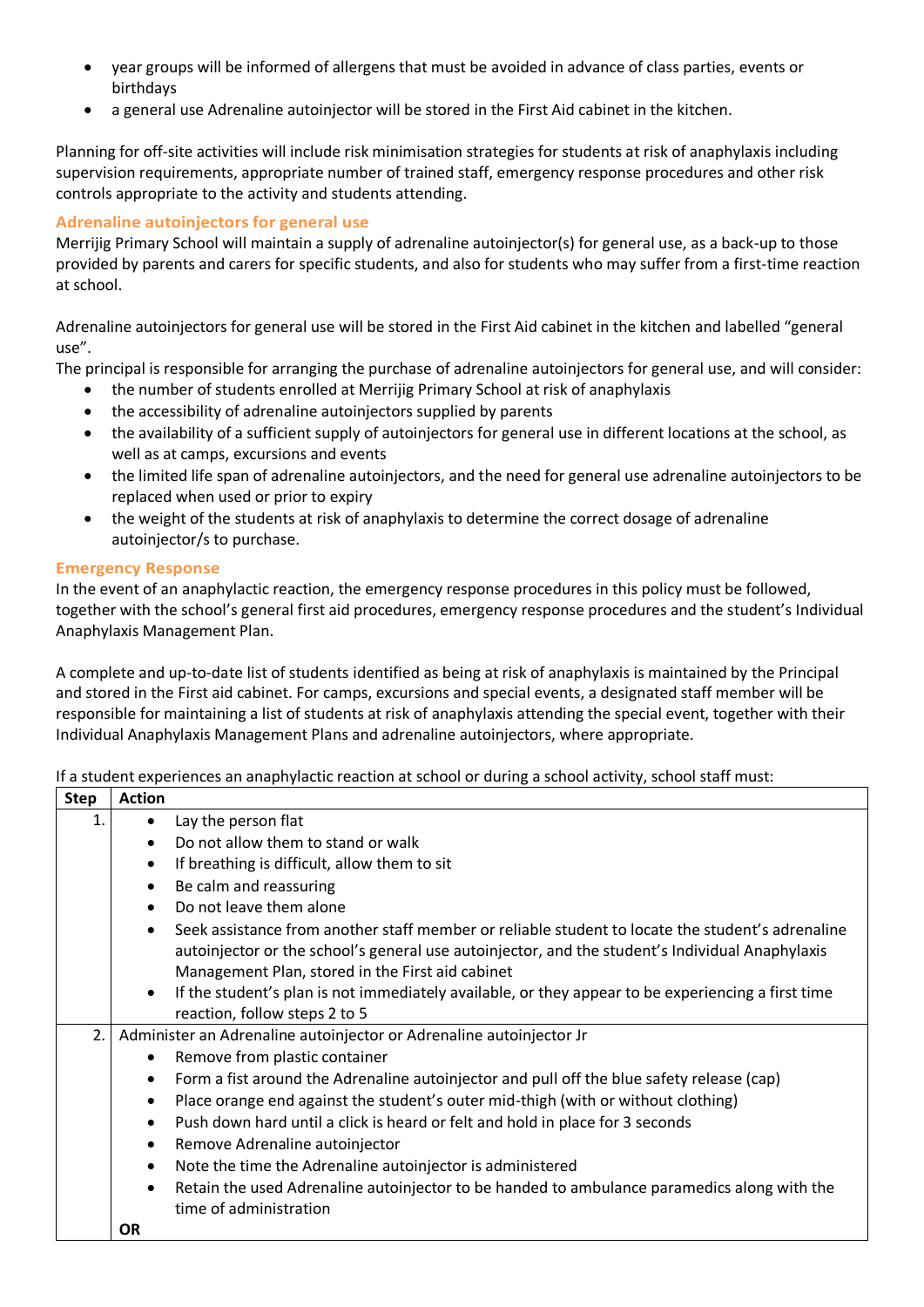|      | Administer an Anapen® 500, Anapen® 300, or Anapen® Jr.                                                                 |  |  |  |
|------|------------------------------------------------------------------------------------------------------------------------|--|--|--|
|      | Pull off the black needle shield                                                                                       |  |  |  |
|      | Pull off grey safety cap (from the red button)<br>$\bullet$                                                            |  |  |  |
|      | Place needle end firmly against the student's outer mid-thigh at 90 degrees (with or without<br>$\bullet$<br>clothing) |  |  |  |
|      | Press red button so it clicks and hold for 10 seconds<br>$\bullet$                                                     |  |  |  |
|      | Remove Anapen <sup>®</sup><br>$\bullet$                                                                                |  |  |  |
|      | Note the time the Anapen is administered                                                                               |  |  |  |
|      | Retain the used Anapen to be handed to ambulance paramedics along with the time of<br>$\bullet$                        |  |  |  |
|      | administration                                                                                                         |  |  |  |
| 3.   | Call an ambulance (000)                                                                                                |  |  |  |
| 4. I | If there is no improvement or severe symptoms progress (as described in the ASCIA Action Plan for                      |  |  |  |
|      | Anaphylaxis), further adrenaline doses may be administered every five minutes, if other adrenaline                     |  |  |  |
|      | autoinjectors are available.                                                                                           |  |  |  |
| 5.1  | Contact the student's emergency contacts.                                                                              |  |  |  |

If a student appears to be having a severe allergic reaction, but has not been previously diagnosed with an allergy or being at risk of anaphylaxis, school staff should follow steps 2 – 5 as above.

Schools can use either the EpiPen® and Anapen® on any student suspected to be experiencing an anaphylactic reaction, regardless of the device prescribed in their ASCIA Action Plan.

Where possible, schools should consider using the correct dose of adrenaline autoinjector depending on the weight of the student. However, in an emergency if there is no other option available, any device should be administered to the student.

## **Staff training**

The principal will ensure that the following school staff are appropriately trained in anaphylaxis management:

- School staff who conduct classes attended by students who are at risk of anaphylaxis
- School staff who conduct specialist classes, admin staff, first aiders and any other member of school staff as required by the Principal based on a risk assessment.

Staff who are required to undertake training must have completed:

- an approved face-to-face anaphylaxis management training course in the last three years, or
- an approved online anaphylaxis management training course in the last two years.

Staff will complete approved training modules as outlined in the Department's [Anaphylaxis Guidelines.](https://www2.education.vic.gov.au/pal/anaphylaxis/guidance/5-staff-training)

Staff are also required to attend a briefing on anaphylaxis management and this policy at least twice per year (with the first briefing to be held at the beginning of the school year), facilitated by a staff member who has successfully completed an anaphylaxis management course within the last 2 years. Each briefing will address:

- this policy
- the causes, symptoms and treatment of anaphylaxis
- the identities of students with a medical condition that relates to allergies and the potential for anaphylactic reaction, and where their medication is located
- how to use an adrenaline autoinjector, including hands on practice with a trainer adrenaline autoinjector
- the school's general first aid and emergency response procedures
- the location of, and access to, adrenaline autoinjectors that have been provided by parents or purchased by the school for general use.

When a new student enrols at Merrijig Primary School who is at risk of anaphylaxis, the principal will develop an interim plan in consultation with the student's parents and ensure that appropriate staff are trained and briefed as soon as possible.

A record of staff training courses and briefings will be maintained through the school's online Emergency Management Plan.